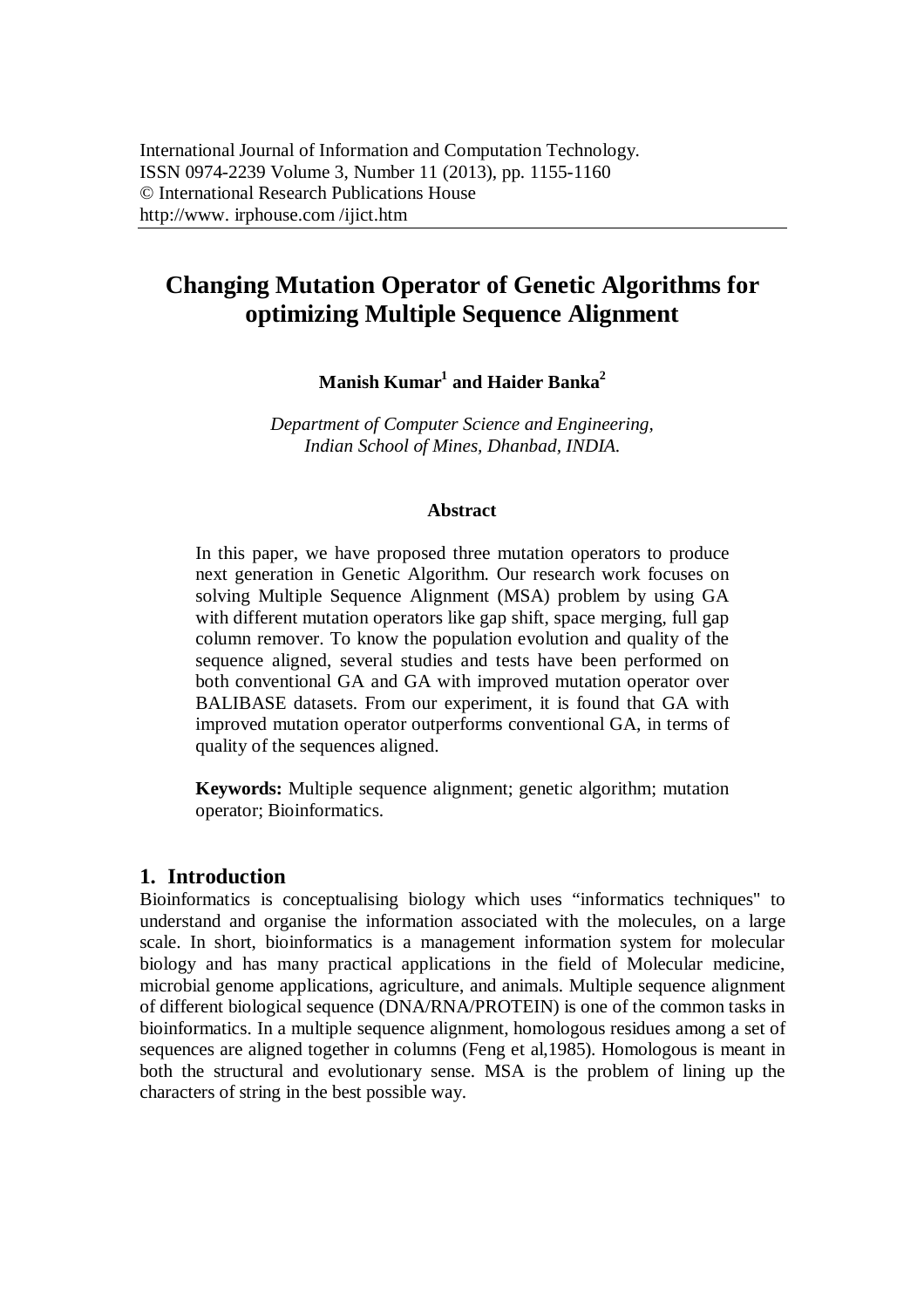Mutation is viewed as a background operator to maintain genetic diversity in the population. Mutation prevents the algorithm to be trapped in a local minimum and plays an important role in recovering the lost genetic materials. It is an insurance policy against the irreversible loss of genetic material. A genetic algorithm is search technique used in computing to find true or approximate solutions to optimization and search problems (Michalewicz 1996). Genetic algorithms are a particular class of evolutionary algorithms that use techniques inspired by evolutionary biology such as inheritance, mutation, selection, and crossover (also called recombination). (Meng et al,1999)

Current multiple sequence alignment algorithms work well for sequences with high similarity but do not scale well when either the length or number of the sequences is large or if the similarity is low. Research is going on to develop an evolutionary programming (EP) algorithm for multiple sequence alignment.(Kumar et al,1999). An approach for MSA with GA was introduced by Zhang and Wong in 1994. In their research the GA simply evolves the number and position of gaps within conserved segments of an alignment. But, the assumption was that, such conserved segments always exist is never realistic or biologically sound. Therefore, there method can only compare long, highly similar sequences. Similarly, some researcher have also applied GA to MSA with a tool know as sequence alignment by Genetic Algorithm (SAGA).

In this paper we have compared the traditional mutation operator of GA with the new proposed mutation operators, in order to show how the quality of the sequences (which is aligned) improves in terms of scores. The tests for the alignment problem are performed with BALIBASE datasets. (http://bips.u-stra sbg.fr/en/fr/products/datasets/balibase)

The rest of the paper is organized as follows section 2 gives a basic concept of sequence alignment and GA along with the concepts of datasets used in the experiment, section 3 gives a brief idea about the proposed Mutation operators, section 4, where the experimental results are discussed, section 5 summarizes our findings and come to conclusion.

#### **2. Preliminaries**

#### **2.1 Sequence Alignment**

In sequence alignment two or more strings are aligned together in order to get the highest number of matching character (Pal et al. 2006). Gaps may be inserted into a string in order to shift the characters into better matches. Typically a scoring function is used to rank different alignment so that biologically plausible alignment scores higher. The task of optimal sequence alignment is to find the best possible alignment for a given scoring function and a set of sequences.( Wang et al, 2005).

#### **2.2 Genetic Algorithms**

Genetic Algorithm is a directed search algorithms based on the mechanics of biological evolution (L B Booker et al,1987) The genetic algorithms process starts with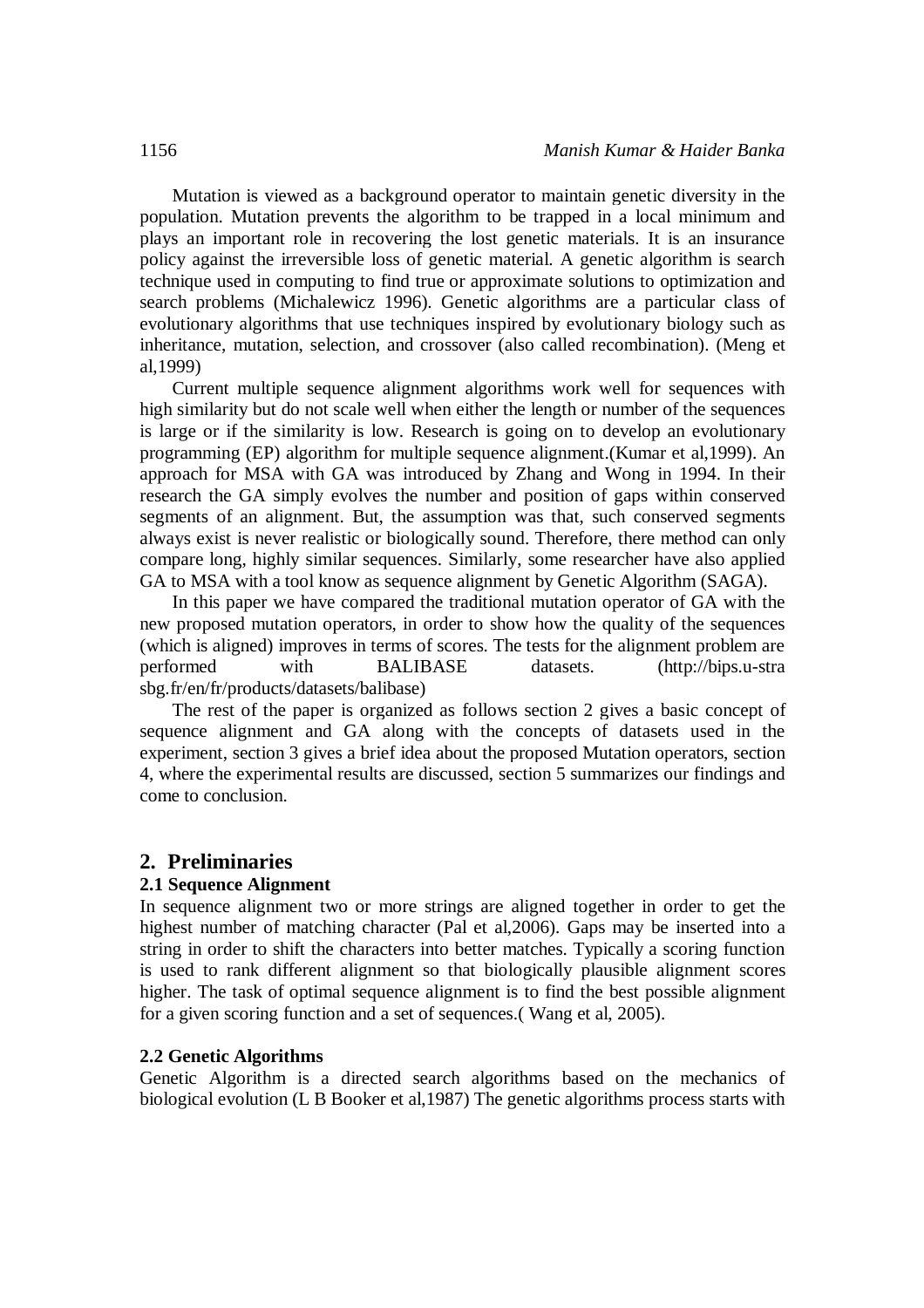an initial population composed of random chromosomes, which form the first generation. Crossover is used to combine genes from the existing chromosomes and create new ones. Then, the best chromosomes are selected to form the next generation. This selection is based on a fitness function which assigns a fitness value to every chromosome. The ones with the best fitness value "survive" to give offspring for the new generation, and the process is repeated until satisfactory solutions evolve. (Komas et, al 1996).

# **2.3 Balibase Dataset**

Balibase is a database of manually-refined multiple sequence alignments specifically designed for the evaluation and comparison of multiple sequence alignment programs.

# **2.4 PAM Matrix**

A PAM is a set of matrices used to score sequence alignment by assessing the similarity of two aligned protein sequences.

# **3. Proposed Methods**

# **3.1 Proposed Mutation Operators**

With a view to improve the results of Genetic Algorithm in terms of score, we have proposed three different mutation operators namely Gap shift operator, Space merging operator, full gap column remover operator. To improve the results, we will check and apply these mutation operators in each operation of MSA problem as applicable.

# *3.1.1 Gap shift operator*

In Gap shift mutation operator, a gap is randomly chosen in the alignment and it is moved to some other position in the alignment so that better alignment can be formed. We will move the gap at different location until the fitness of the alignment improves than the original one.



(Random chosen gap)

**Figure 1**: Gap shift mutation operator.

Figure 1 shows that a random gap is chosen from column 3 in the alignment and interchanged with column 4 in the same row.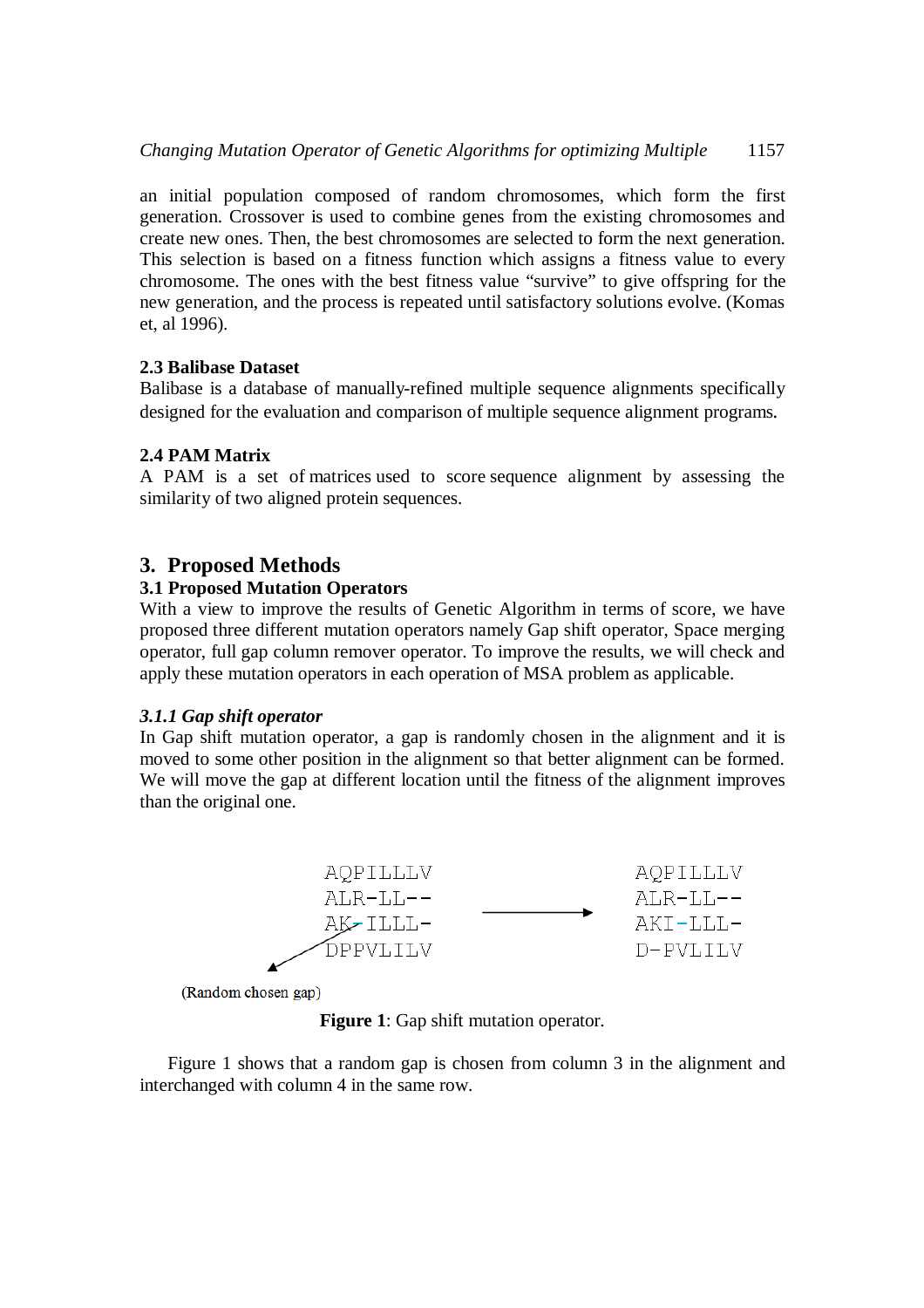#### *3.1.2 Space merging operator*

This operator will merge two or more gaps together by randomly selecting the gaps and moving them in some different position in the same alignment, so that fitness may improve.

#### *3.1.3 Full gap column remover operator*

This operator removes all the column(s) containing only gaps.

# **4. Experimental Results**

#### **4.1 Implementation**

In this section we have solved a multiple sequence alignment problems by Genetic Algorithm using data from BALIBASE dataset. Experiment is performed with the help of selection, crossover and mutation operators, in order to produce new solution with defined number of generation.

In the experiment the population size is taken as 10 , tournament selection is employed with tournament size 2,crossover rate and Mutation rate taken as 0.8 and 0.01 respectively. 100 runs of GA is carried out and optimal score in each run is calculated as the results.

In the experiment, the sum of pair for the sequences is calculated (De silva 2009), which is used as a tool to calculate fitness.

Sum – of – pair (SP)SCORE = 
$$
\sum_{i=1}^{n-1} \sum_{j=i+1}^{n} \text{scoring matrix}(l_i, l_j)
$$

The score is calculated by scoring all the pair wise comparison between each residue in each column of an alignment and adding the scores together.

This score will act as a measure to evaluate fitness of the population at each generation. Score for each column for the given sequences is calculated as per the data available in the PAM 250 Matrix.(http://www.dtu.dk/gymnasier/data/PAM250). The result of this experiment is shown on Table 1.

The main objective of the research work is to use the proposed mutation operators in solving MSA problem. Experiment has been performed on different datasets of BALIBASE (1aab, 1wit, 1boa) (refer Table 1 and Figure 2) by using Gap shift mutation operator to solve MSA problem and the result of it has been compared with the simple mutation operator. The result given in Table 1.is for gap shift mutation operator when compared with simple GA , Similar result can also be found out by using other two mutation operators i.e. Space merging, full gap column remover.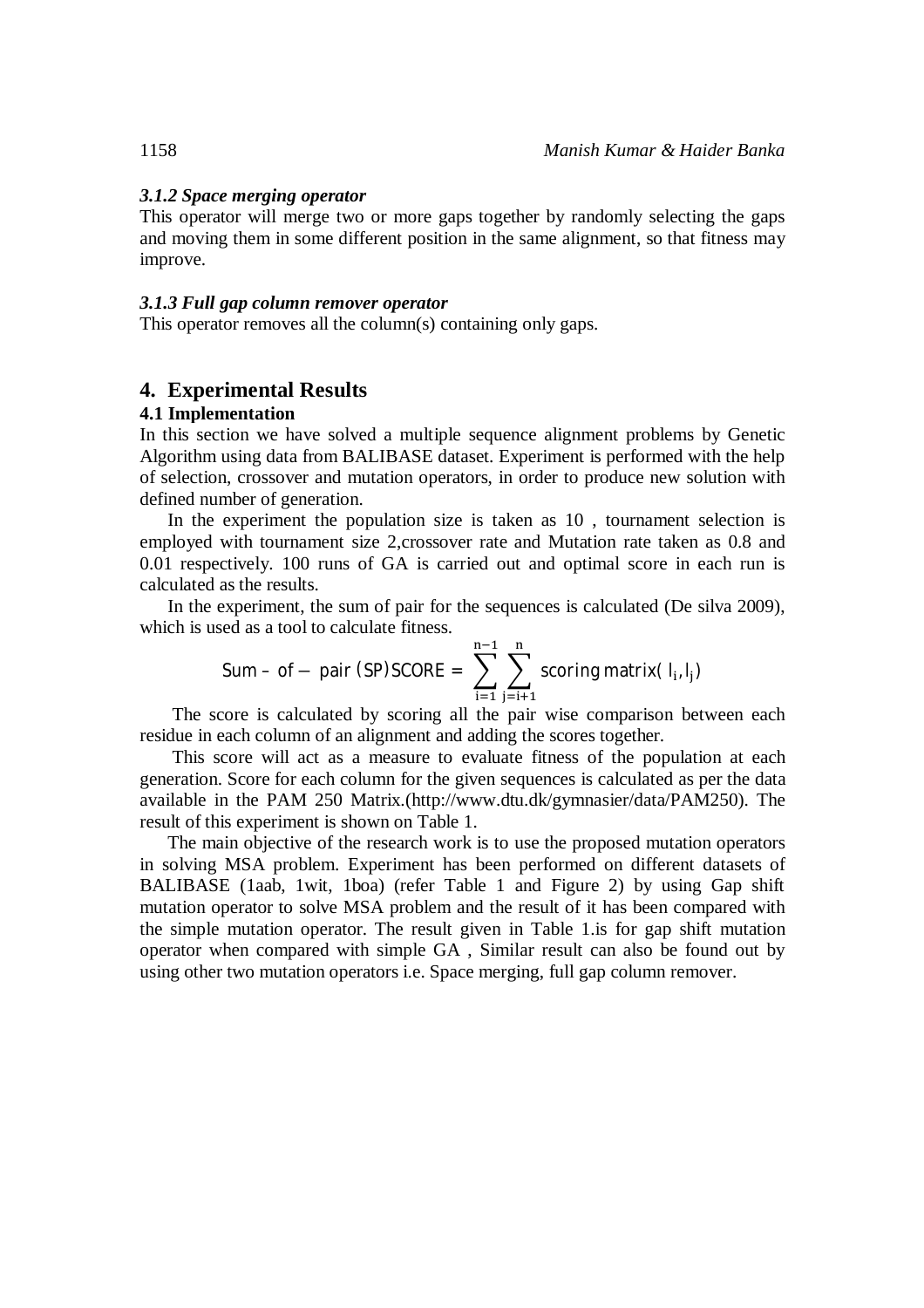| Gap shift<br>mutation   | <b>Simple</b><br>mutation | Gap shift<br>mutation | <b>Simple</b><br>mutation | <b>Gap shift</b><br>mutation | <b>Simple</b><br>mutation |
|-------------------------|---------------------------|-----------------------|---------------------------|------------------------------|---------------------------|
| operator                | operator                  | operator              | operator                  | operator                     | operator                  |
| <b>For 1aab Dataset</b> |                           | For 1 wit dataset     |                           | For 1boa dataset             |                           |
| 2095                    | 1881                      | 2757                  | 2759                      | 1821                         | 1722                      |
| 2213                    | 1881                      | 2902                  | 2763                      | 1874                         | 1722                      |
| 2213                    | 2012                      | 2902                  | 2763                      | 1877                         | 1736                      |
| 2292                    | 2048                      | 2902                  | 2763                      | 1917                         | 2049                      |
| 2292                    | 2053                      | 2902                  | 2763                      | 1942                         | 2049                      |
| 2297                    | 2116                      | 3086                  | 2790                      | 2034                         | 2049                      |
| 2297                    | 2116                      | 3121                  | 2790                      | 2043                         | 2049                      |
| 2306                    | 2137                      | 3184                  | 2790                      | 2061                         | 2049                      |
| 2334                    | 2137                      | 3184                  | 2790                      | 2061                         | 2049                      |
| 2335                    | 2137                      | 3184                  | 2821                      | 2111                         | 2052                      |

**Table 1:** Comparative result of Scope of GA with gap shifting mutation operators on three different datasets.



 $(1=1$ aab dataset,  $2=1$  wit dataset,  $3=1$ boa dataset)

**Figure 2:** Bar graph comparison of GA with simple mutation operator and our proposed method.

# **5. Conclusion**

This paper has presented three different mutation operator to be applied in solving MSA problem .In order to know the population evolution and quality of the sequence aligned we have introduced three mutation operator to solve MSA problem. As we can